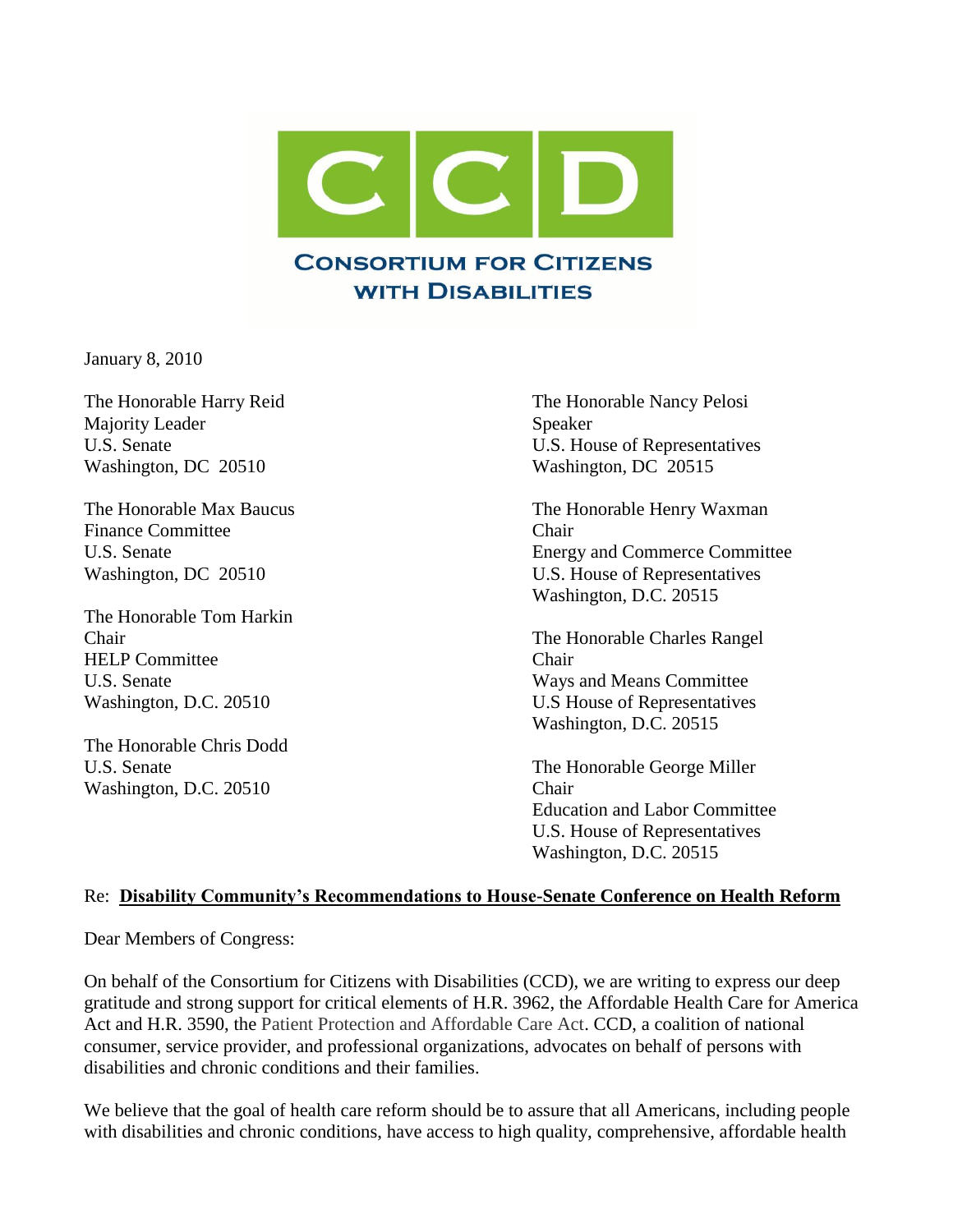care that meets their individual needs and enables them to be healthy, functional, live as independently as possible, and participate in the community. The House and Senate bills go a long way toward meeting that goal.

Below are our recommendations for reconciling the differences between the two bills, from the perspective of persons with disabilities and chronic conditions. Our recommendations address the following key components of the bill:

- Immediate health insurance reforms (page 2)
- Health insurance market reforms (page 3)
- Long term services and supports (page 8)
- Medicaid reforms (page 9)
- Medicare reforms (page 9)
- Civil rights protections (page 11)
- $\bullet$  Health disparities, data collection, and training (page 12)

We look forward to working with all of you to ensure that the final bill sent to the President best reflects the needs of all Americans, including individuals with disabilities and chronic conditions.

### **I. IMMEDIATE HEALTH INSURANCE REFORMS**

#### **1. Prohibit Lifetime and Annual Limits on Coverage**

Both bills include provisions to limit or prohibit the use of lifetime and annual coverage caps by insurance plans. We believe that healthcare reform should eliminate such caps to the maximum extent possible, and as soon as feasible. **Toward that end, we believe the final bill should implement the following policies:**

- Prohibit all qualified health plans from placing annual or lifetime limits on covered benefits and services (Sec. 221 and 222 of the House bill);
- Immediately prohibit group and individual plans from lifetime limits on essential benefits and restrict annual limits; once the exchange is operational, prohibit both lifetime and annual limits of any kind (Sec. 10101 of the Senate bill); and
- Immediately prohibit all plans from placing lifetime aggregate limits on covered benefits (Sec. 109 of the House bill).

Historically, lifetime and annual caps have had a significant discriminatory impact on persons with disabilities and chronic conditions by forcing them into financial hardship due to their medical conditions. Caps on coverage eliminate access to care when people who believe they are insured need health care services the most.

#### **2. Ensure Affordable and Speedy Access to Temporary High Risk Pool**

Both the Senate and House bills create a temporary high risk pool to help provide immediate essential coverage for individuals with preexisting conditions. It is imperative to the disability community that access to this pool is affordable and timely for vulnerable individuals previously denied insurance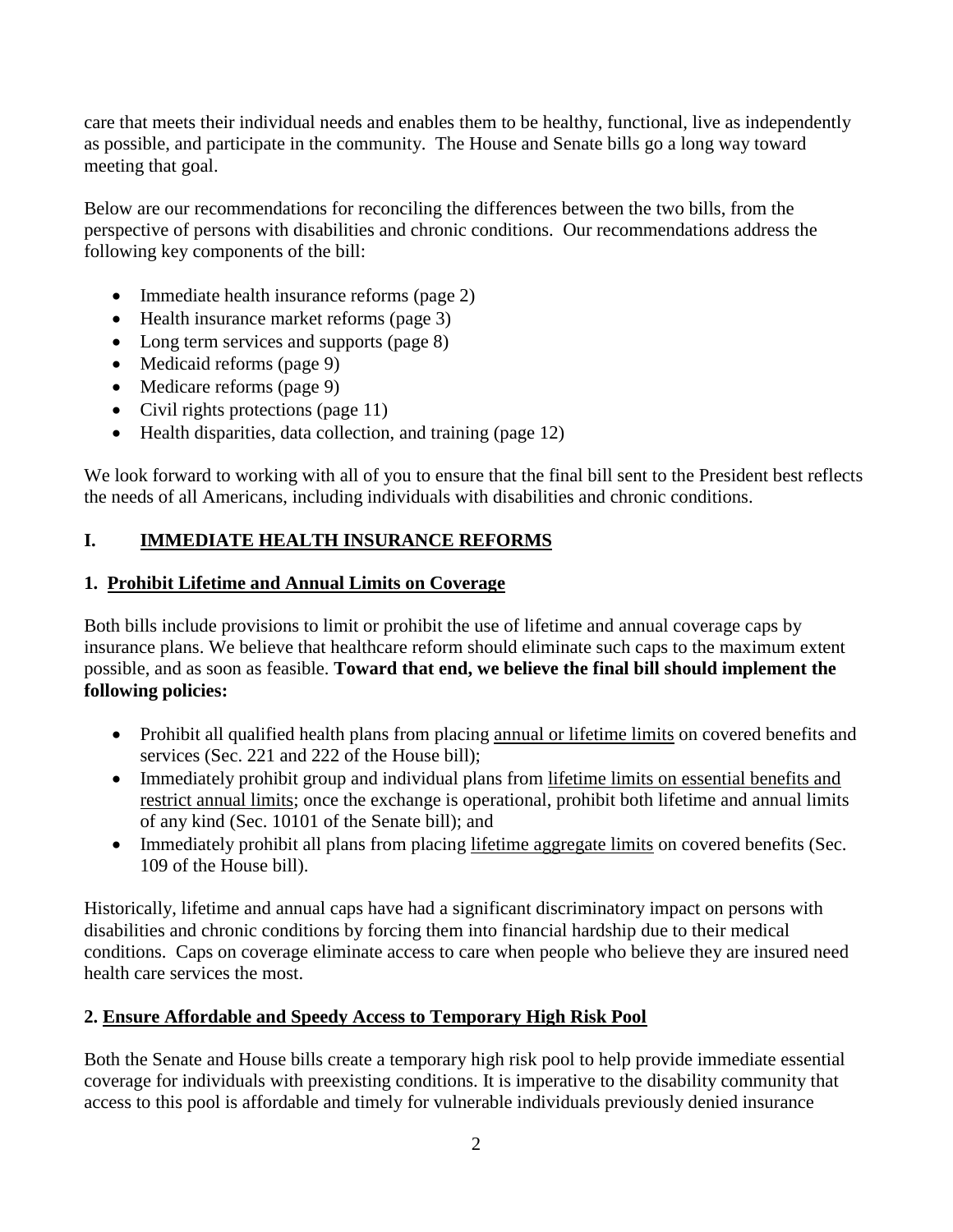### coverage because of preexisting conditions. **We urge Congressional leaders to implement the following policies in the final bill:**

- Allow access into the pool for individuals that have been denied coverage outright, or have been offered limited or unaffordable coverage as a result of a preexisting condition (Sec. 101 of the House bill)
- Allow access for individuals that have an eligible medical condition as defined by the Secretary (Sec. 101 of the House bill and Sec. 1101 of the Senate bill)
- Allow access for the spouses and dependents of eligible individuals (Sec. 101 of the House bill)
- Provide premium and cost-sharing protections to the greatest extent possible, including limits to the amount a premium can vary based on age (Sec. 101 of the House bill)
- Prohibit annual and lifetime coverage limits, as well as preexisting condition exclusion periods, within the risk pool (Sec. 101 of the House bill)
- Prohibit all preexisting condition exclusions in the high risk pool (Senate bill Sec. 1101)

Of the two versions of the temporary high risk pool, the House version defined in Section 101 makes the temporary high risk pool more affordable and accessible for those likely to have been previously denied coverage for pre-existing conditions, including people with disabilities and chronic conditions.

## **3**. **Implement Immediate Restrictions on a Private Plan's Ability to Impose Preexisting Condition Limits and Exclusions on an Individual's Coverage**

Both bills propose immediate limits to a plan's ability to limit or deny coverage based on preexisting conditions. Because we consider the immediate elimination of this discriminatory practice a top priority, **we propose the final bill include the following policies:**

- Implement an <u>immediate ban on the use of any preexisting condition exclusions</u> by all health plans for people younger than 19 years of age. (Sec. 10103 of the Senate bill)
- Implement immediate reductions to the time a group plan may "look back" for preexisting conditions and a group plan's preexisting condition limitation period (Sec. 106 of the House bill)
- Require group health plans that provide coverage for surgical benefits to cover the outpatient and inpatient diagnosis and treatment of a minor child's congenital or developmental deformity, disease or injury. (Sec. 108 of the House bill)

# **II. HEALTH INSURANCE MARKET REFORMS**

In general, all private market insurance reforms that benefit consumers (i.e. standards and requirements that would eliminate pre-existing condition exclusions, guarantee availability and renewability, limit premium rating, establish a comprehensive essential benefits package and prohibit caps on coverage) must be applied to all plans and in all markets to the maximum extent possible and as soon as possible. Below we have highlighted just a few of these important provisions.

## **1. Prohibit Discrimination Based on Health Status in the Individual and Group Markets**

Both the House and Senate bills include provisions to address discrimination against individual participants and beneficiaries based on, among other things, health and disability status and genetic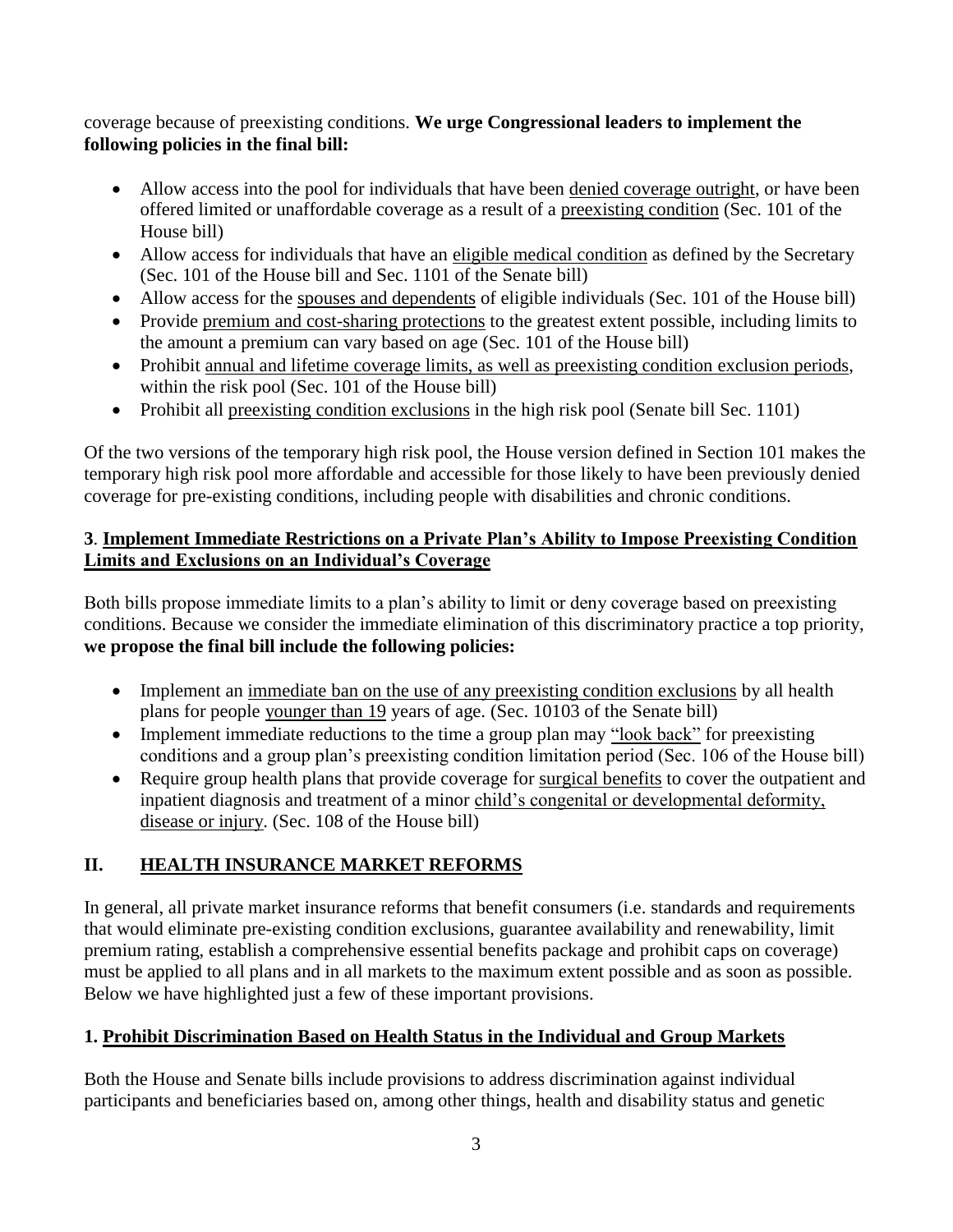information. Ending such discrimination is the cornerstone of the disability community's priorities for healthcare reform, and **we therefore propose adoption of the following policies:**

- Expand HIPAA protections that prohibit discrimination based on health status into the individual insurance market (Sec. 1201 of the Senate bill, which adds Sec. 2705 (a) to the Public Health Service Act.)
- Prohibit all qualified health benefit plans from imposing any preexisting condition exclusion, limit or condition as soon as feasible (Sec. 211 of the House bill, Sec. 1201 of Senate bill, which adds sec. 2704 to the Public Health Service Act)

*Wellness Program Financial Incentives:* The disability community has growing concerns that wellness programs administered so that financial incentives and penalties are tied to health status, as opposed to participation in wellness programs, can and are being used to discriminate against individuals with disabilities and chronic conditions. To ensure that wellness programs cannot undermine attempts to prohibit discriminatory practices by health insurance plans, **we strongly recommend the final bill include the following policies:**

- Authorize funding for research and demonstration projects designed to provide an evidence base for effective wellness programs and identify best practices; and
- Define with specificity the characteristics of a qualified wellness program e.g., certified by the Secretary and include multiple evidence-based strategies, strategies that focus on prevention and support for employee populations that are at risk of poor health outcomes, and supportive environment components. (See sections 112 and 3143 of the House Bill and sections 4303 and 10408 of the Senate bill)

These provisions achieve two major reform goals for the disability community: increased protections from discrimination based on health status and funding of research on wellness programs to build an evidence base for wellness programs that will actually help participants achieve better health outcomes.

At the same time, we strongly oppose wellness programs that are not evidence based and utilize methods that could be used as a back door to discriminate against employees based on disability, genetic information, and health status. These programs also may subject individuals with disabilities to undue burdens with respect to the divulging of highly sensitive, medical information. **For these reasons, we request the final bill:**

- Exclude the Senate bill's provisions providing an exception for wellness programs that utilize incentives or penalties from the non-discriminatory requirements detailed in HIPAA (See section 1201 of the Senate bill which adds section  $2705$  (j) – (m) to the Public Health Service Act): and
- Include a construction clause that explicitly clarifies that no financial incentive for wellness programs may have the purpose or effect of violating the Americans with Disabilities Act, the Genetic Information Nondiscrimination Act, or similar laws.

## **2. Benefits Package that Includes Services and Protections for Individuals with Disabilities**

Both the House and Senate bills include categories of benefits in the standard benefit package that are of particular importance to people with disabilities and chronic conditions. **We support the inclusion of**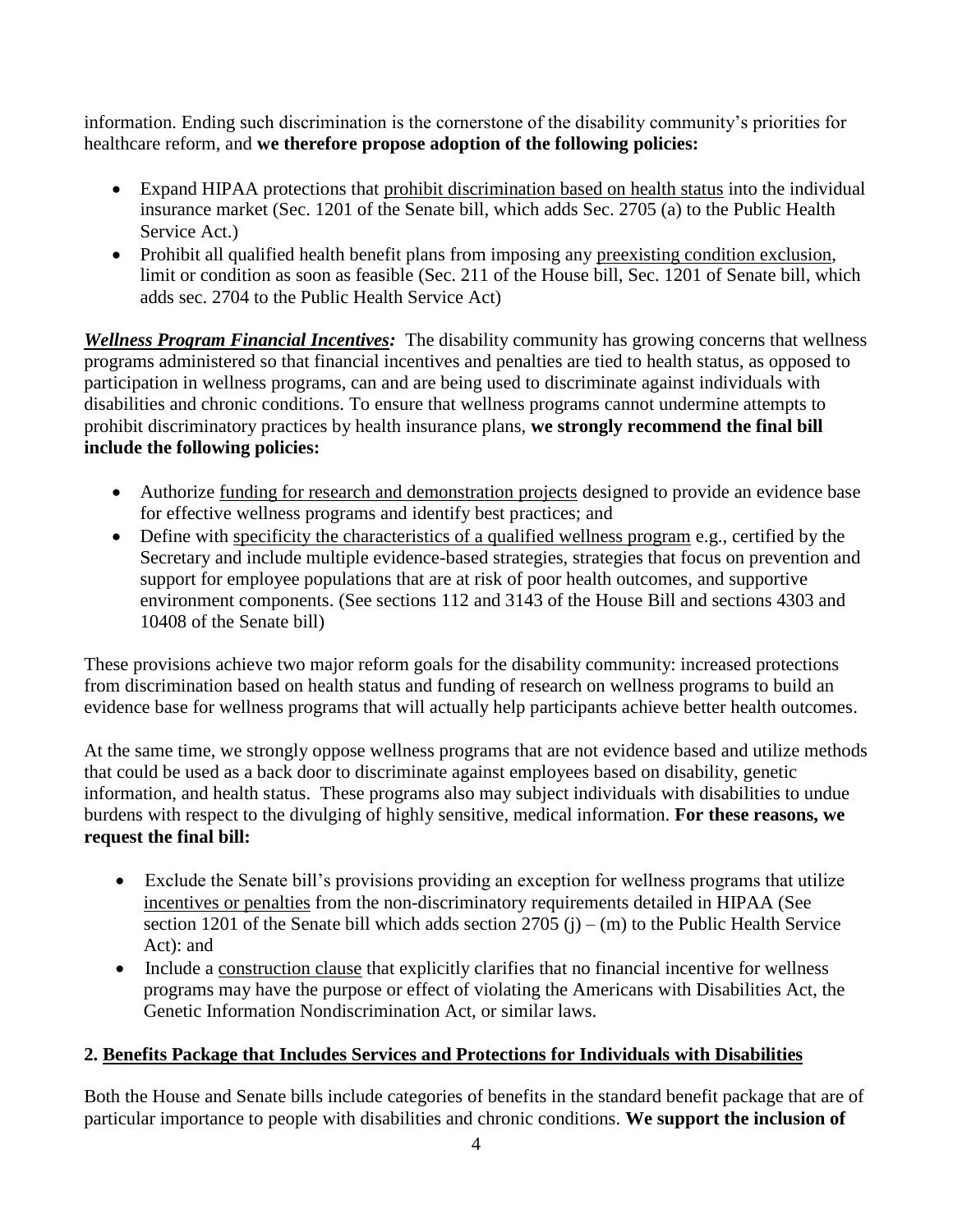#### **the following essential health benefits which are of particular importance to people with disabilities and chronic conditions:**

- Rehabilitative and habilitative services and devices (Senate bill: Section 1302) *including durable medical equipment, prosthetics, orthotics and related supplies* (See House bill: Section 222)
- Mental health and substance disorder services, including behavioral health treatment (House bill: Section 222 and Senate bill: Section 1302)
- *Oral health, vision, and hearing services, equipment, and supplies* for children under 21 years of age (House bill: Section 222)
- Preventive and wellness services and chronic disease management (Senate bill: Section 1302)

These provisions will ensure that healthcare reform truly meets the individual needs of person with disabilities and chronic conditions by optimizing their health and functioning, maintaining functioning and preventing further deterioration and thus enabling them to be healthy, functional, and live as independently as possible, and participate in the community.

In defining the categories of essential health benefits, we support provisions that require the Secretary to include protections for individuals with disabilities and chronic conditions. **We recommend the final bill include the following policies:**

- Ensure that such benefits reflect an appropriate balance among the categories so that benefits are not unduly weighted toward any category;
- Not make coverage decisions, determine reimbursement rates, establish incentive programs, or design benefits in ways that discriminate against individuals because of their age, *disability*, or expected length of life;
- Take into account the health care needs of <u>diverse segments of the population</u>, including women, children, *persons with disabilities*, and other groups;
- Ensure that essential benefits not be subject to denial on the basis of the individual's *present or predicted disability, degree of medical dependency, or quality of life*; and
- Prevent the narrowing of benefits within the essential benefits package and allowing health plans to offer more generous benefits than the essential package (See section 1302 of the Senate bill)
- Require parity in mental health and substance abuse disorder benefits (See section 214(b) of the House bill)

These are strong patient protections that will help ensure that the essential health benefits package—that must be offered by all health plans that participate in the new Health Insurance Exchanges—will take into account the needs of people with disabilities and chronic conditions and not impose value judgments about disability and quality of life. This legislative language makes clear that Congress understands the subtle discrimination that can occur against people with disabilities in the area of benefit design.

*Standard Definitions of Benefits:* In addition, Section 1001 of the Senate bill requires the HHS Secretary to develop, through regulation, standard definitions of many terms including "durable medical equipment" (DME) for purposes of comparing benefit categories from one private health plan to another. Defining DME according to the Medicare definition would expand the problematic "in the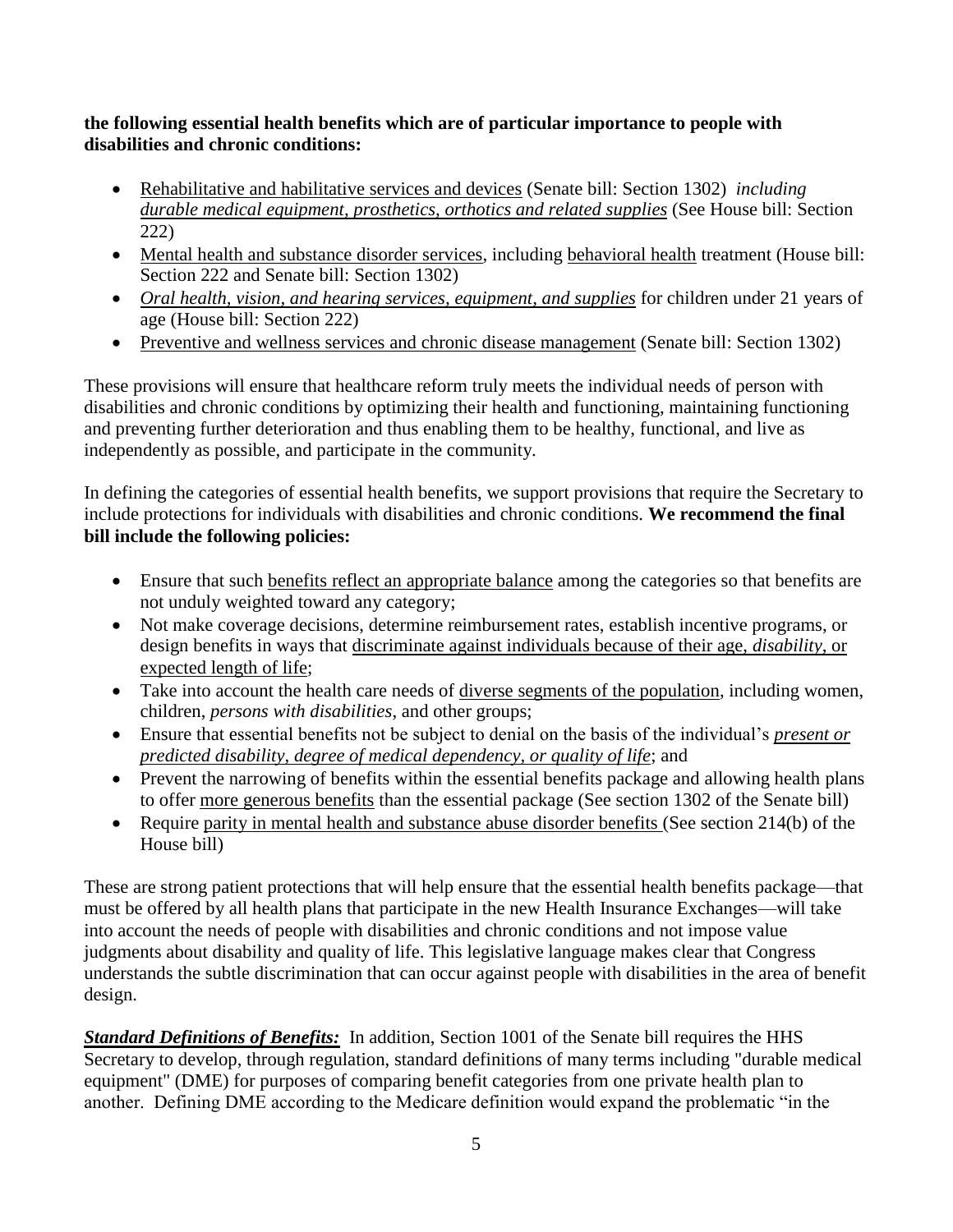home" restriction to all private plans, which would represent a major step backward for people with disabilities. In addition, a definition of "DME" alone would not comport with the House's language in Section 222 specifically delineating between coverage of "DME" and "prosthetics, orthotics and related supplies." We therefore recommend the final bill:

- Explicitly state that HHS is not to define DME for purposes of "in home" use only
- Add "prosthetics, orthotics, and related supplies" to the list of benefit terms in the Senate bill (Section 1001) to be defined separately from DME and consistent with the benefit categories listed in Section 222 of the House bill.

#### **3. Impact of Health Care Choice "Compacts" on State Benefit Laws**

CCD is concerned that a provision in both the House and Senate health reform bills (Sections 309 and 1333 respectively) creating *Health Care Choice Compacts*—allowing insurance companies to sell insurance products across State lines—would lead to a serious erosion of state-based coverage requirements that state legislatures have enacted over the years. Many of these state benefit laws are critical in providing benefits to people with disabilities and chronic conditions. CCD believes that, under this provision, insurance companies will rush to "house" themselves in the state with the least regulations, resulting in a race to the bottom for consumer protections. The new federal standards are meant to act as a floor—not as a ceiling—for essential benefits, giving room for plans within states to offer more generous coverage to their constituents.

Given the potential ramifications of this policy on consumer protections and access to benefits, **CCD strongly recommends the following policy be included in the final bill:**

• Require that all state benefit and consumer protection laws be accorded full force and effect when multi-state compacts organize under one state's laws but sell insurance across state lines.

## **4. Protect Individuals with Disabilities when Developing Related Regulations**

We also support the following provisions that protect against potential restrictions in access to certain benefits or settings of care. **We recommend the final bill include Section 1554 of the Senate bill, which specifies that the Secretary shall not promulgate any regulation that:**

- Creates any unreasonable barriers to the ability of individuals to obtain appropriate medical care
- Impedes timely access to health care services
- Interferes with communications regarding the treatment options between the patient and provider
- Restricts the ability of health care providers to provide full disclosure of all relevant information to patients making health care decisions
- Violates the principles of informed consent and the ethical standards of health care professionals
- Limits the availability of health care treatment for the full duration of the patient's medical needs. [See section 1554 of the Senate bill]

## **5. Nondiscrimination in Medigap Coverage**

Guaranteeing issue and prohibiting discrimination based on health status in the private insurance market is the hallmark of the healthcare reform bill. For seniors on Medicare who purchase private Medigap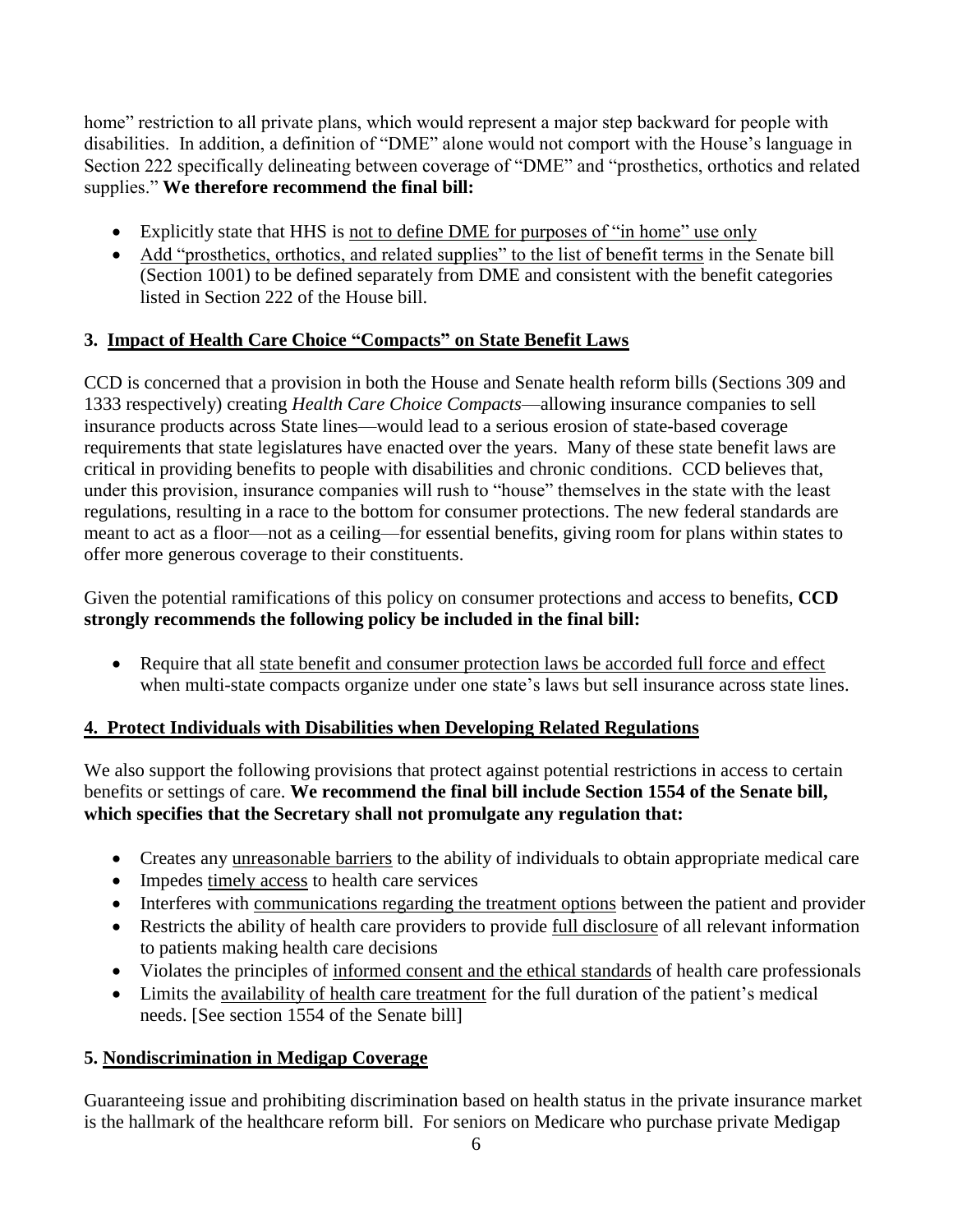policies to assist with Medicare copayments and deductibles, federal law similarly guarantees issue, but Medicare beneficiaries below age 65 (i.e., Medicare beneficiaries with disabilities or end stage renal disease (ESRD)) do not have this same right. In fact, 29 states have passed state laws permitting Medicare beneficiaries below age 65 access to the Medigap market, but this right is not guaranteed in federal law. It makes little sense to guarantee issue in the private insurance market but then permit this same discriminatory treatment to continue in the Medigap supplemental insurance market.

Last year, Senator Kerry introduced the Equal Access to Medicare Options Act of 2009, S.1669, in an effort to correct this problem. The bill would permit all Medicare beneficiaries with disabilities and ESRD to purchase Medigap supplemental policies. It would also permit ESRD beneficiaries to join Medicare Advantage plans to reduce their cost sharing, as an alternative to purchasing a Medigap policy. **CCD recommends that Congressional leaders include in the final healthcare reform bill the following policies:**

- Guaranteed issue of Medigap policies for Medicare beneficiaries under age 65
- Elimination of the prohibition of ESRD beneficiaries to join Medicare Advantage plans

## **6. Ensure an Adequate Network of Providers**

We believe that healthcare reform should ensure that critical services and devices will be available from a full continuum of accredited programs and treatment settings at a level of intensity that is consistent with the needs of the patient. For people with disabilities and chronic conditions, timely access to specialty services, including access to specialists as care coordinators, is essential. **For these reasons, we recommend adoption of the following policies in the final bill:**

- Require plans to permit patients to choose their participating primary care provider (Senate Manager's Amendment Section 2719A)
- Improve access to emergency and ambulance services; access to specialized primary care services for women and children; and internal and external appeals processes when treatments are denied. (See Sen. Manager's Amendment Sec. 2719A and Sec. 2719)
- Require the access to specialty care provisions of Senator Cardin's Patient Rights Amendment, including the right of an enrollee with a chronic condition or disability to select a specialist as a care coordinator (See Sections 1611 and 1613 of Cardin Amendment)
- Require adequate provider networks to ensure enrollee access to essential benefits (See section 215(a) of the House bill)
- Specify that for health plans to be considered "qualified" by the Secretary, the plans must ensure "a sufficient choice of providers (in a manner consistent with applicable network adequacy provisions under section 2702(c) of the Public Health Services Act) and provide information to enrollees and prospective enrollees on the availability of in-network and out-of-network providers" in order to ensure enrollee access to covered benefits, treatments and services under a qualified health benefits plan. (See section 1311 of the Senate bill)
- Prohibit a group health plan and a health insurance issuer from discriminating with respect to participation in the group or individual health insurance plan or coverage against any health care provider who is acting within the scope of that provider's license or certification under applicable state law (See Section 2706 of the Senate bill)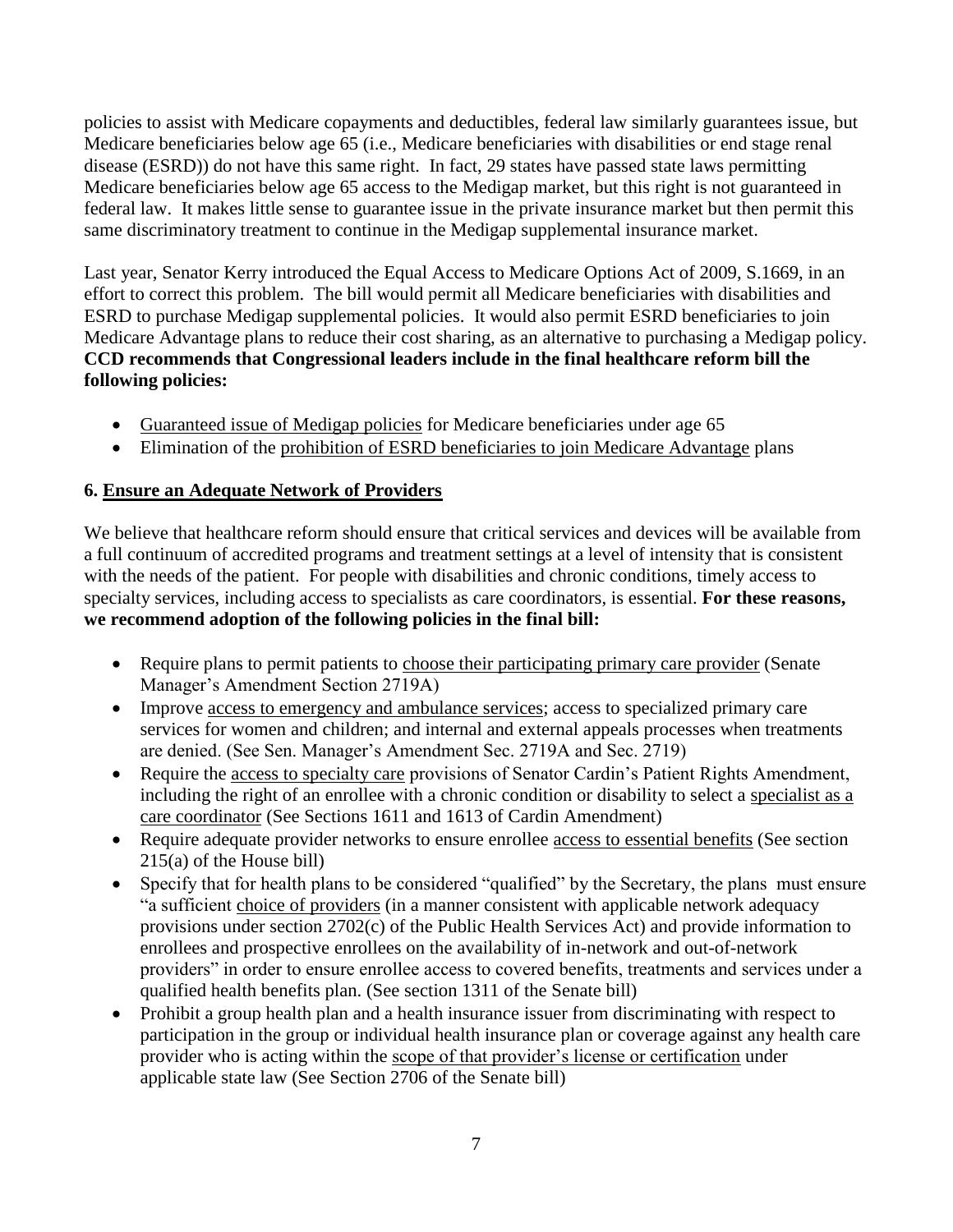## **7. Restrict the Operation of Individual Market Health Insurance Outside of the Exchange**

## **We recommend the following policy be adopted in the final bill:**

- Prevent non-grandfathered individual health insurance coverage from operating outside of the exchange. (Section  $202(c)(1)$  of the House bill)
- Require grandfathered plans outside of the exchange to meet the standards for qualified health benefits plans

If individual plans are allowed to operate outside of the exchange with no limitations or standards, there will be widespread unfair competition in the marketplace. This will inevitably result in relatively young and healthy individuals purchasing coverage outside of the exchange, causing adverse selection within the exchange. The premiums for those within the exchange—which would likely include many individuals with disabilities and chronic conditions—would continue to rise and the exchange(s) would lose their advantage to pool risk over a broad and diverse population.

## **III. LONG TERM SERVICES AND SUPPORTS**

## **1. Implement the CLASS Act**

## **We recommend adoption of the following policy:**

• Implement a new actuarially-sound, premium-based, voluntary, national long term services and supports insurance program that provides a cash benefit to help eligible adults with severe functional impairments remain independent, employed, and a part of their communities, as an alternative to having to become impoverished and enroll in Medicaid. (Sec. 8002 of the Sen. bill)

Section 2581 of the House bill also implements the CLASS Act, but the Senate's provisions provide more specificity with respect to fiscal solvency of the program. For example, the Senate bill requires the Secretary to regularly consult with the Board of Trustees and the Advisory Council to ensure that enrollee premiums are adequate to ensure the financial solvency of the CLASS program. For this reason, we prefer the Senate language. However, both the House and Senate bills could be improved with respect to automatic enrollment of employees, whereupon employees choosing not to participate could opt out of the program. **We therefore recommend adoption of the following policy:**

 Expand automatic enrollment to all employers so that all employees would have a meaningful opportunity to choose whether to participate in the program and, thereby, further protect the solvency of the program.

## **2. Promote the Use of Home and Community Based Services (HCBS) under Medicaid**

Both bills include key provisions to increase the number of people with disabilities able to live in the community rather than institutions. **We recommend the adoption of the following policies:**

- Include in the bill the Community First Choice Option. (Section 2401 of the Senate bill)
- Remove barriers to providing home and community based services (Sec. 2402 of the Senate bill)
- Extend the "Money Follows the Person Rebalancing Demonstration" (Sec. 2403 of the Sen. bill)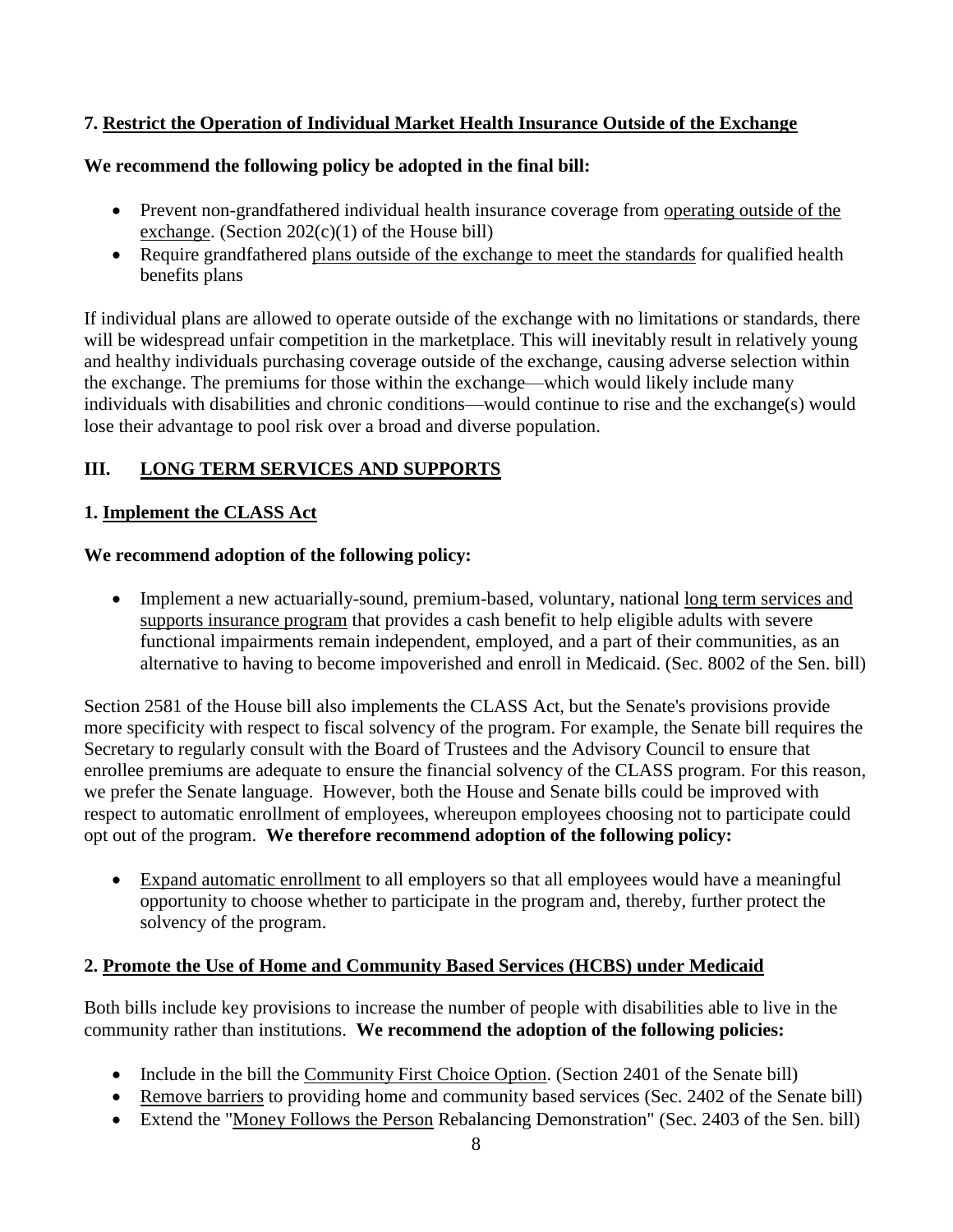- Protection for recipients of home and community-based services against spousal impoverishment (See section 2404 of the Senate bill)
- Offer incentives for states to offer home and community-based services as a long-term care alternative to nursing homes. This provision provides FMAP increases to states to rebalance their spending between HCBS and institutionally-based services (nursing homes and intermediate care facilities for people with intellectual disabilities/mental retardation and related conditions) (See section 10202 of the Senate bill)

## **IV. ADDITIONAL IMPORTANT MEDICAID REFORMS**

One of the CCD's main principles is to achieve access to affordable and comprehensive insurance through healthcare reform. An expansion of Medicaid eligibility will help to meet these goals for individuals with chronic conditions and disabilities who are also low income. Medicaid beneficiaries with disabilities and chronic conditions in many states experience significant barriers in accessing primary care services because of low provider reimbursement rates. When these beneficiaries cannot access primary care services they either use more costly emergency rooms or delay care. Such delays often result in costly hospitalizations. Therefore, it is critical to increase Medicaid reimbursement rates in order to assist states. **CCD supports inclusion of the following policies in the final bill:**

- Expand Medicaid eligibility to 150 percent of the poverty line to Medicaid eligible categories, including those traditionally eligible (Section 1701 of the House bill)
- Raise Medicaid reimbursement rates for primary care services to Medicare rates to ensure provider participation and access to care (Section 1721 of the House bill)
- Guarantee newly eligible Medicaid beneficiaries the full range of essential benefits (Section 1703(c) of the House bill), rather than requiring states to provide these new beneficiaries scaledback "benchmark benefits" as in the Senate bill
- Eliminate the use of the asset test when determining income for certain eligible Medicaid beneficiaries (Section 1703 of House bill)
- Include Medicaid and other public programs as "acceptable coverage" for purposes of compliance with the requirement to have health insurance (See Section 501 of the House bill)

Inclusion of these provisions in the final bill will go a long way toward improving access to higher quality care for Medicaid beneficiaries with disabilities and chronic conditions.

## **V. MEDICARE REFORMS**

## **1. Patient Protections in Bundling Demonstrations, Pilots, and Plans**

―Bundling‖ of payments is of concern to the disability community, especially when post-acute care is part of the set of bundled services. Both the House and Senate bills make significant efforts to protect patients from being under-served in bundled payment models and mandate pilot testing of post-acute care bundling through the Continuing Care Hospital (CCH) concept. The Senate bill is more explicit in this regard and for this reason, CCD supports this provision in the Senate bill. (See Sec. 10308)

Despite CCD's support for the more explicit language of the Senate bill, CCD believes that patients are best protected when the authority to expand the bundling pilot into permanent Medicare policy rests with Congress, not the HHS Secretary. Section 1152 of the House bill accomplishes this by calling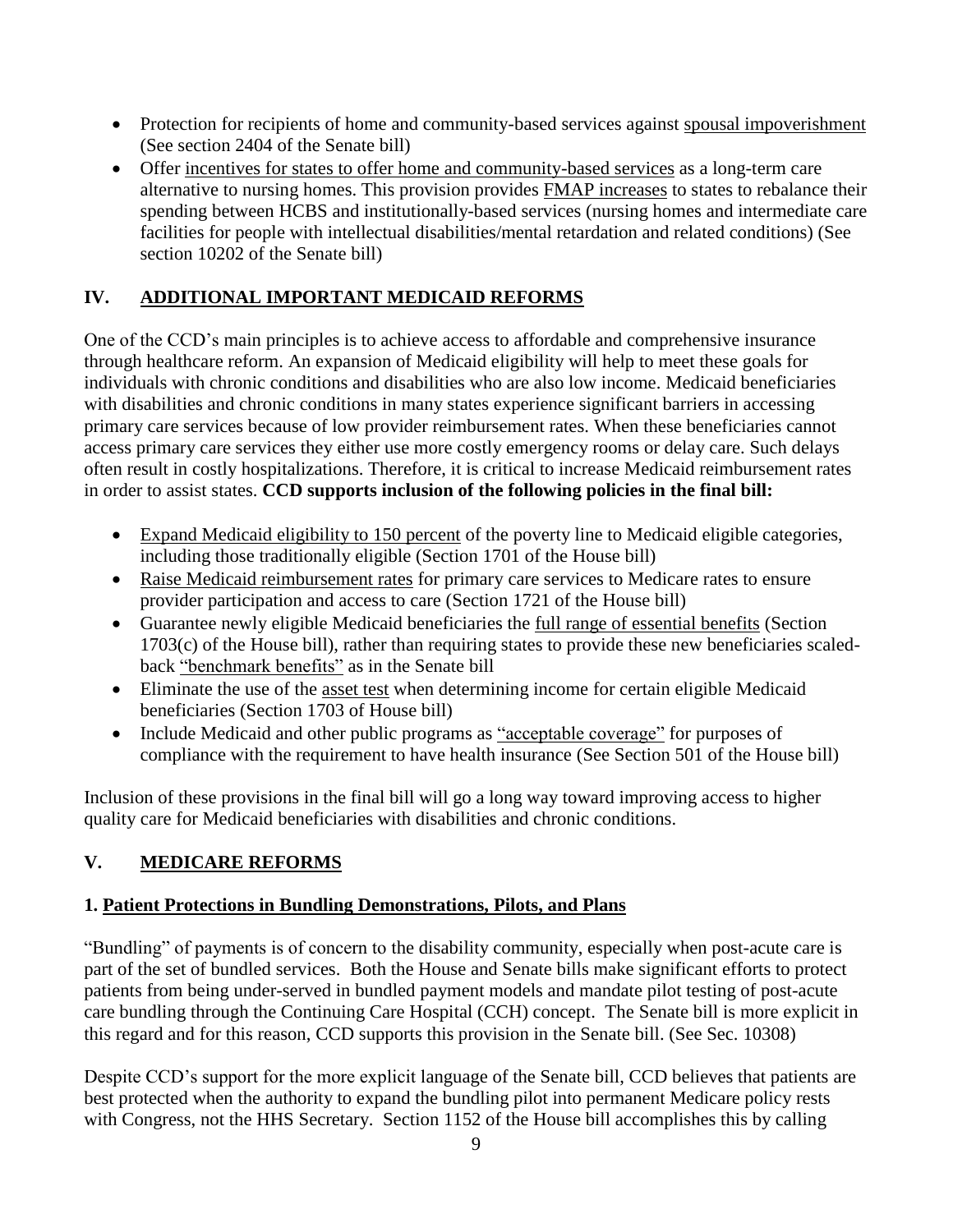explicitly for a comprehensive study of post-acute care bundling before widespread implementation. The study must identify, among other things, the nature of protections needed for individuals under a system of bundled payments as well as the types of conditions to which bundling should or should not apply.

Knowing how poorly specialized devices such as prosthetic limbs and complex conditions such as brain and spinal cord injuries have fared under capitated payment methodologies in the past, this study may provide valuable insight that could help protect the kind of rehabilitation needed by these and other patient subpopulations. For this reason, CCD urges a very deliberate, evidence-based approach to bundling of post-acute care.

## **CCD recommends including the following policy in the final bill**:

• Implement a very deliberate, evidence-based approach to bundling of post-acute care, which includes a requirement that the Secretary conduct the Continuing Care Hospital (CCH) pilot. (Section 1152 of the House bill, Section 10308 of the Senate bill)

## **2. Protect the First Month Purchase Option for Power Wheelchairs**

The "first month purchase option" under Medicare allows individuals in need of power wheelchairs or other mobility devices the right to purchase the device up front in the first month of need, or rent the device over a 13-month period. It is the beneficiary's choice. Most beneficiaries choose to purchase the device up front and pay a one-time, 20% copayment. This allows the beneficiary to take title to the device immediately and customize the wheelchair accordingly. The House and Senate bills propose to eliminate patient choice by forcing beneficiaries to rent their mobility device for thirteen months before they can own the device, except for complex rehab power wheelchairs.

We appreciate the House and Senate's decision to exempt complex rehab power wheelchairs from this policy and strongly support that policy. However, we remain concerned that eliminating the first month purchase option for all other power wheelchair users will restrict access as suppliers begin to assess patients based more on their prognosis and ability to use the device for 13 full months rather than on their true mobility needs. We are also concerned that small or rural suppliers will be unable to finance for 13 months the purchase of power wheelchairs from manufacturers, contributing to a loss of patient access to appropriate mobility.

#### **We therefore recommend adoption of the following policy in the final bill**:

 Adopt the exemption of this policy for complex rehab power wheelchairs. In addition, we support an additional proposal that allows a beneficiary to purchase a wheelchair up front if a physician certifies that the beneficiary will likely require the power wheelchair for at least 13 months. If the patient were to no longer need the power wheelchair within the first 13-month period, the supplier would have to refund the Medicare program the difference between the 13 month rental period and the purchase amount.

Senator Specter introduced this Amendment during the Senate debate but it was not acted upon. Under this proposal, all parties are protected. Patients receive the appropriate wheelchair to meet their needs, the government recovers payments made for power wheelchairs that are no longer needed by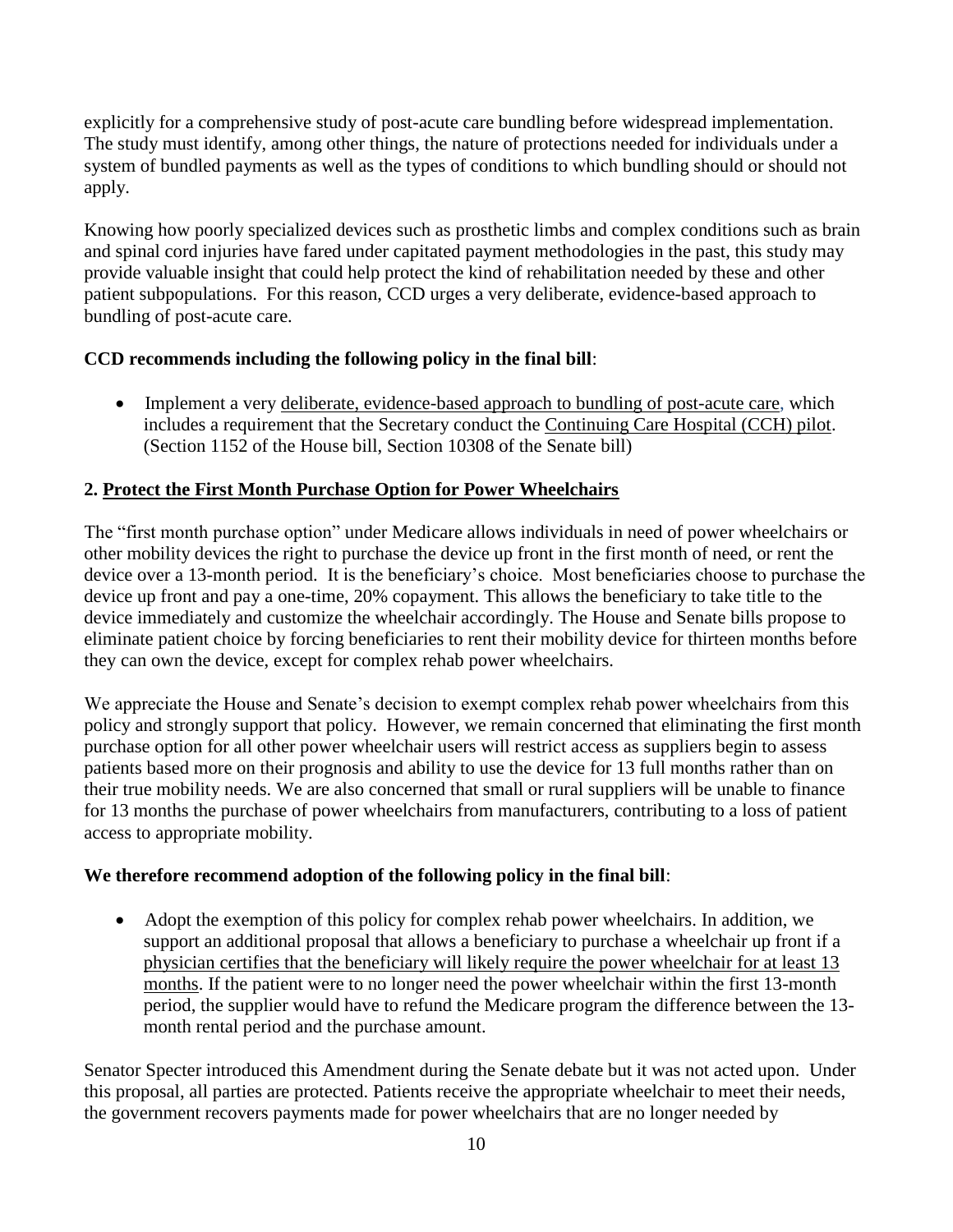beneficiaries who were expected to use them for at least 13 months, and suppliers are not exposed to the burden of financing the purchase power wheelchairs from manufacturers, only to be paid by Medicare and the beneficiary over a 13-month period. We recommend adoption of this proposal or an alternative that will achieve savings while preserving access.

## **3. Protect Access to Rehab Therapies for People with Disabilities and Chronic Conditions**

Both the House and Senate bills extend the Medicare outpatient therapy caps exceptions process, with the only difference being the time of the extension. The exceptions process is critical to meeting the rehabilitation therapy needs of Medicare beneficiaries with disabilities and chronic conditions, at the very time these beneficiaries need these services the most. **We recommend adoption of the following policy in the final bill:**

 Extend the therapy caps exceptions process until December 31, 2011, or longer (Section 1231 of the House bill)

The related section (Section 3103) in the Senate bill only extends the process for one year.

## **4. Consumer Choice of Home Health Care Professionals**

CCD believes it is best to have the type of professional who will be ultimately providing services to a patient perform that patient's initial evaluation. **For this reason, CCD supports inclusion of the following policy in the final bill:**

• Allow home health agencies the flexibility to use occupational therapists to open Medicare home health cases and conduct the initial visit. (Sec. 1155B of the House bill)

This provision scores for no significant cost or savings, even over a ten-year budget window, and has no opposition. The provision would benefit Medicare beneficiaries by allowing the most clinically appropriate service provider to conduct the initial visit and could reduce waiting times for cases to open by allowing home health agencies to use their skilled staff more flexibly.

# **VI. CIVIL RIGHTS PROTECTIONS**

## **1. Applicability of Section 504 of the Rehabilitation Act and Other Civil Rights Laws**

With significant federal dollars flowing to states, businesses, health plans, and individuals, it is critical that the final bill explicitly clarify that long-standing disability nondiscrimination law applies to these recipients of federal financial assistance. **We therefore recommend including the following policy in the final bill:**

• Prohibit discrimination in violation of Section 504 of the Rehabilitation Act that would result in the exclusion from participation in, or denial of benefits under, any health program or activities any part of which is receiving Federal financial assistance, including credits, subsidies, or contracts of insurance, or under any program or activity that is administered by an Executive Agency or any entity established under the bill. (See section 1557 of the Senate bill)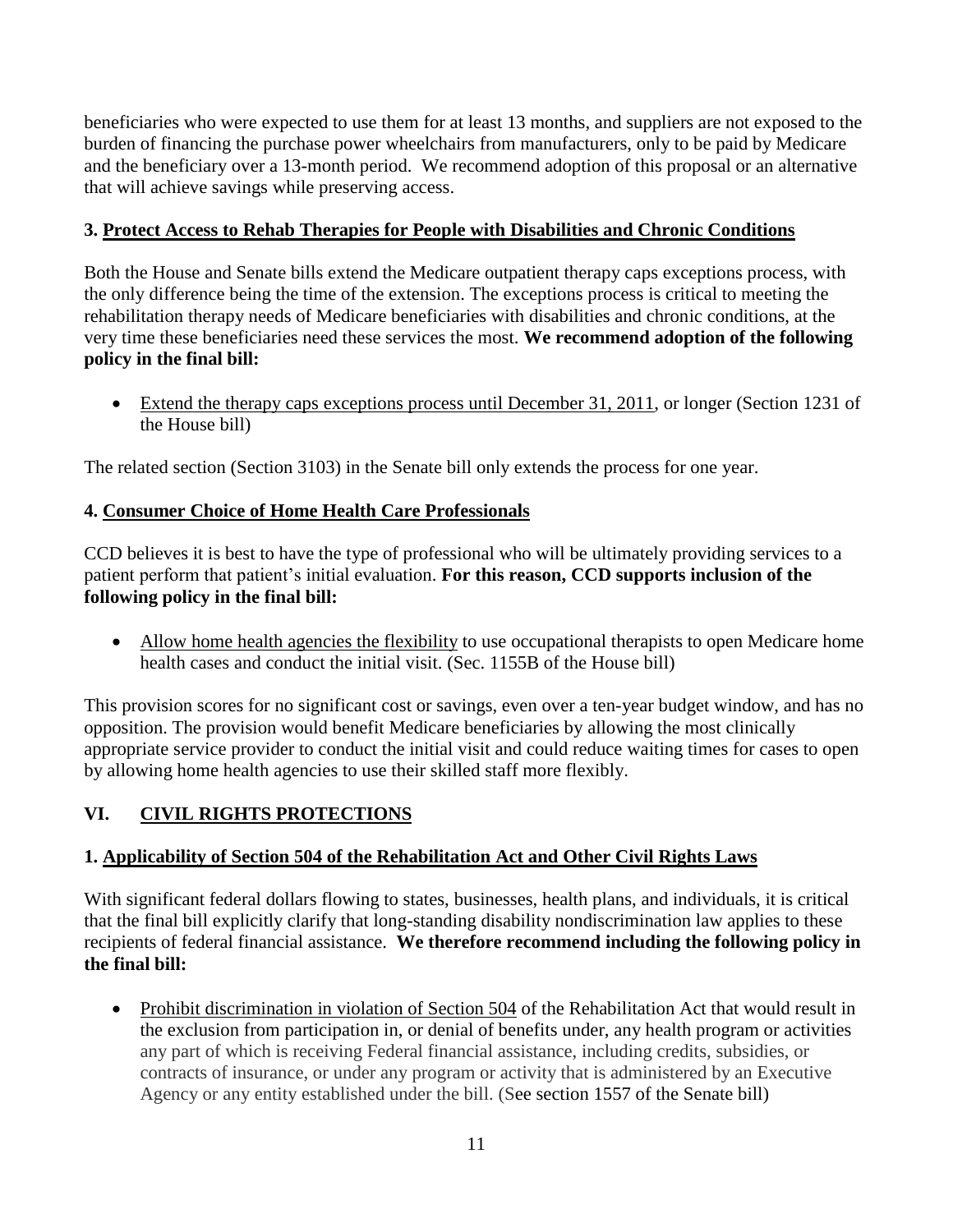## **2. Ensure Medical Diagnostic Equipment Accessibility and Adherence to the ADA**

#### **We recommend adoption of the following policies:**

- Require the Access Board to establish guidelines (and review and amend such guidelines) setting forth the minimum technical criteria for medical diagnostic equipment and the promulgation of related regulations by appropriate agencies. (Sec. 2592 of the House bill)
- Ensure that providers and plans covered by the bill meet the requirements of the Americans with Disabilities Act and the requirements of section 504 of the Rehab Act, including provisions ensuring that individuals with disabilities receive equal access to all aspects of the health care delivery system. (Section 2592 of the House bill)

Section 4203 of the Senate bill also requires accessibility standards, but omits the language on the ADA. Section 2592 of the House bill also fully conforms to existing practice whereby the Access Board establishes guidelines and the administering agencies (e.g., the Justice Department) establish standards and are responsible for oversight and enforcement.

### **VII. HEALTH DISPARITIES, DATA COLLECTION, AND TRAINING FOR HEALTH CARE PROFESSIONALS AND OTHER REFORMS**

#### **1. Specify Disability as a Health Disparity Category**

Individuals with disabilities have faced significant health disparities according to the limited available health indicators. Health reform legislation aimed at reducing health disparities should include the population of individuals with disabilities so that data can be collected to help identify areas in need of improvement. **CCD strongly supports inclusion of the following policies in the final bill:**

- Establish disability as a distinct health disparity population (Section 2301 of the House bill)
- Implement a rich data collection program integrated with quality reporting requirements and programs to collect and evaluate data on disparities in health care services and performance for persons with disabilities and other populations. (Section 4302 in the Senate bill)

Section 931 of the Senate bill incorporates Section 485E of the Public Health Service Act to define "Health Disparity Populations." Section 485E does not specifically include individuals with disabilities and, therefore, we do not support it.

#### **2. Provide Disability Training for Health Professionals**

To reduce health disparities and improve the health of individuals with disabilities, CCD believes we must increase the number of health professionals trained to meet their healthcare needs. **Therefore, CCD supports inclusion of the following policies in the final bill:**

- Establish the National Health Care Workforce Commission to review, among other topics, the health care workforce needs of special populations, specifically including individuals with disabilities. (Section 5101 of the Senate bill)
- Authorize grants that would be used for the development of research, demonstration projects and model curricula for cultural competency, prevention, public health proficiency, reducing health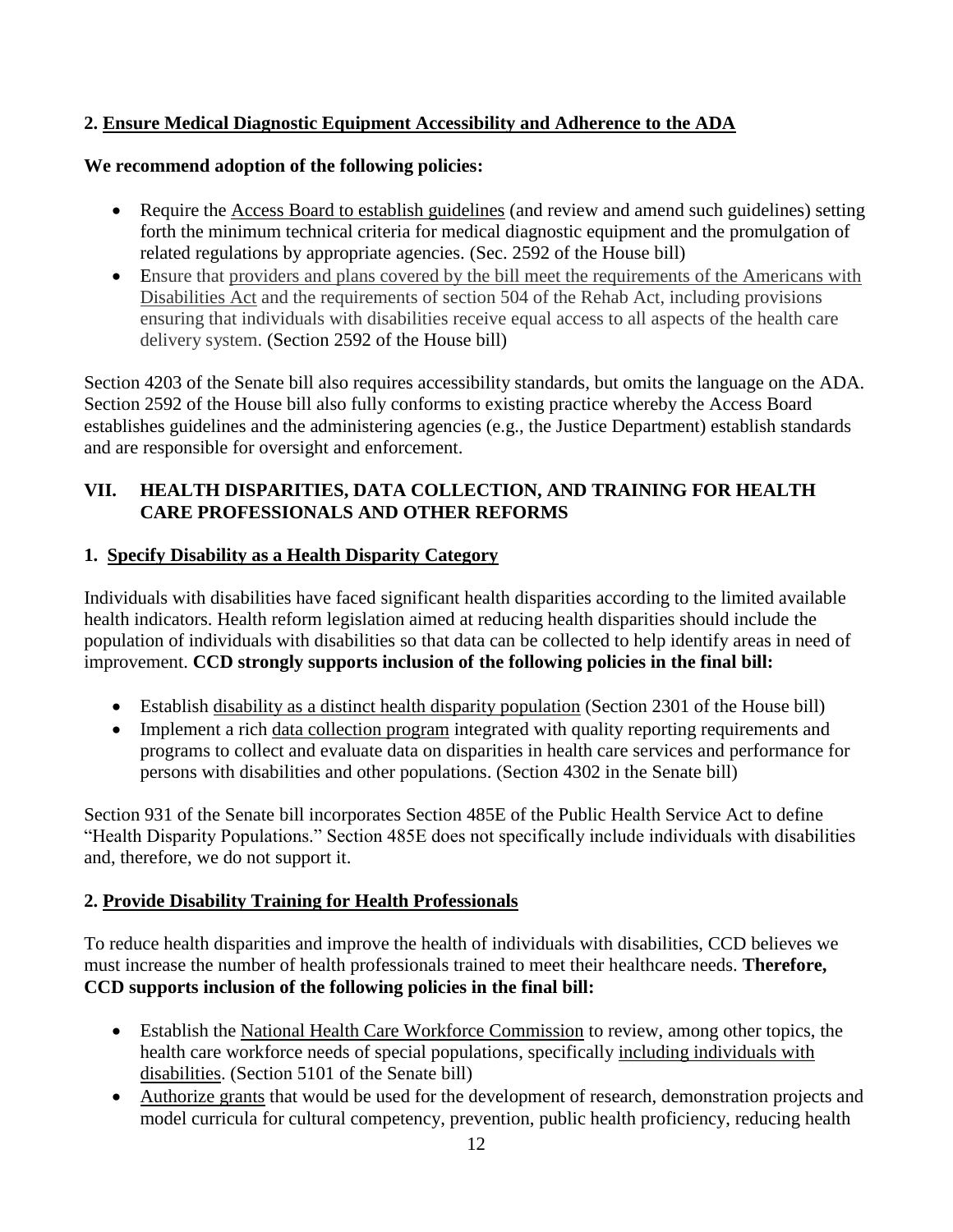disparities, and aptitude for working with individuals with disabilities, training in health professions schools, and continuing education programs (Section 5307 of Senate bill)

 When providing grants to increase the number of primary healthcare providers, give entities grant priority if they provide training in the care of vulnerable populations, including individuals with disabilities as a vulnerable population. (Section 5301s and 5303 of the Senate bill)

The related House provisions do not specify the needs of individuals with disabilities (compare Sections 2113, 2115 and 2251 of the House bill).

## **3. Limit Out-of-Pocket Costs by Extending the Medical Expense Deductibility Waiver for Seniors to People with Disabilities**

CCD appreciates that everyone must share responsibility in financing comprehensive healthcare reform. Section 9013(a) of the Senate health reform bill increases the threshold for medical deductions from 7.5% to 10% annually. Section 9013(b) creates a temporary waiver of this increased threshold for tax years 2013 through 2017 for taxpayers or their spouses who have attained age 65. There is no similar provision in the Senate bill for people with disabilities who are covered under the Social Security Disability Insurance (SSDI) program and, as a result of their SSDI status, also receive Medicare coverage.

Persons with disabilities and parents of children with disabilities already incur significantly more than average costs to pay for medical expenses, prescription drugs, therapy visits, assistive technologies and related equipment necessitated by various disabilities. Medicare recipients under age 65 do not have a federal right—like seniors on Medicare do—to purchase Medigap supplemental coverage to assist with reducing their out-of-pocket medical costs. CCD proposes that Congress extend this same waiver provided to seniors (from the increased 2.5% threshold) to SSDI recipients. **Therefore, CCD recommends that the final health reform bill:**

 Extend the waiver from the increase in the medical deductibility threshold from seniors only, to people with disabilities on Social Security Disability Insurance (SSDI) who also receive Medicare coverage.

## **4. Prevention and Wellness Funding**

CCD appreciates and commends Congress for including provisions in the healthcare bills that provide strong federal support for services and practices that will help to alleviate health problems faced by many Americans, including individuals with disabilities and chronic conditions, that could be prevented or eliminated through early intervention and treatment. **CCD recommends the final bill:**

 Authorize and appropriate funding to the maximum extent possible to provide for an expanded and sustained national investment in public health infrastructure and activities to promote prevention and wellness. (House bill, Sec. 2301 and Senate bill, Sec. 4002)

## **VIII. CONCLUSION**

Again, we thank you for your extraordinary leadership to bring about comprehensive healthcare reform which ensures that individuals with disabilities and chronic conditions have access to high quality,